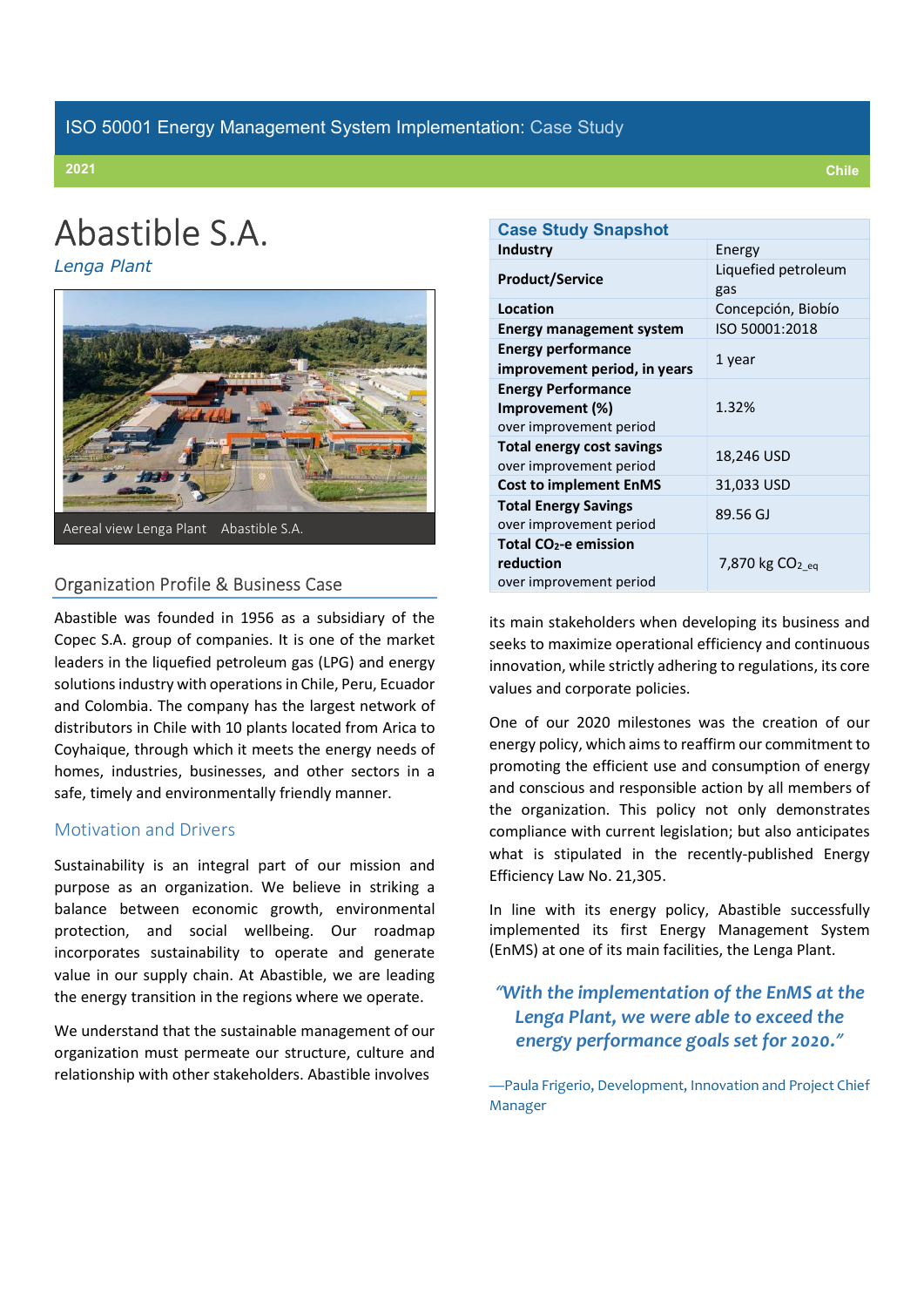### EMS goals and next steps

 The EMS implementation allowed us to set goals and targets for the coming years. Lenga main goals for the coming years is to reduce energy intensity 1% each year compared to the previous year, 5% in 5 years. In addition, given the successful results, the EMS will gradually expand to all the company's plants with same goals.

#### Business Benefits

# Experience, accomplishments, and business impacts

 Lenga is currently the only liquefied gas plant in Chile with ISO 50001: 2018 certification. Abastible is also the first company to receive the Energy Excellence Seal- Gold category, which is the highest distinction granted by the Energy Ministry and the Chilean Energy Sustainability Agency.

 The Energy Excellence Seal-Gold category is awarded once a year to organizations that have comprehensively implemented energy measures through their operations. To be eligible for this award, organizations must have an accredited energy management system in place and specially trained staff in that area.

 One of the things that helped Abastible achieve the Energy Excellence Seal was a process of detection and prioritization of opportunities to improve energy performance. This was based on consumption distribution trends observed during the implementation of the EnMS. Then, two of the identified measures were carried out.

#### Blockchain in the EnMS

 Abastible is aware of how hard it is to measure energy savings and reductions in greenhouse gas emissions when implementing an energy efficiency strategy both for its customers and within its own facilities. For that reason, the company developed an innovative savings and emissions reduction service while it was  implementing the EnMS. This service is based on the IPMVP international protocol and uses Blockchain technology to provide transparency for the different stakeholders about the methods being implemented and the emissions reductions achieved.

 Use of this technology is in line with Abastible's institutional strategy and its sustainable development objectives, which seek to support companies and organizations in improving their productive and environmental performance.

 One of the energy efficiency measures developed and implemented by Abastible at the Lenga Plant as part of its EnMS, was validated through this innovative mechanism.



 As indicated in the certificate shown, the validated energy efficiency measure has managed to accumulate thermal savings of 369,048 kWht and a reduction in greenhouse gas emissions of 84,018 Kg (CO<sub>2\_eq</sub>) since its implementation until July 2021.

 "The main change is in the critical view that has been formed as we search for continuous improvement. There is an increasing involvement and participation of the collaborators."

—Marco Betancur, Head of Operations Lenga Plant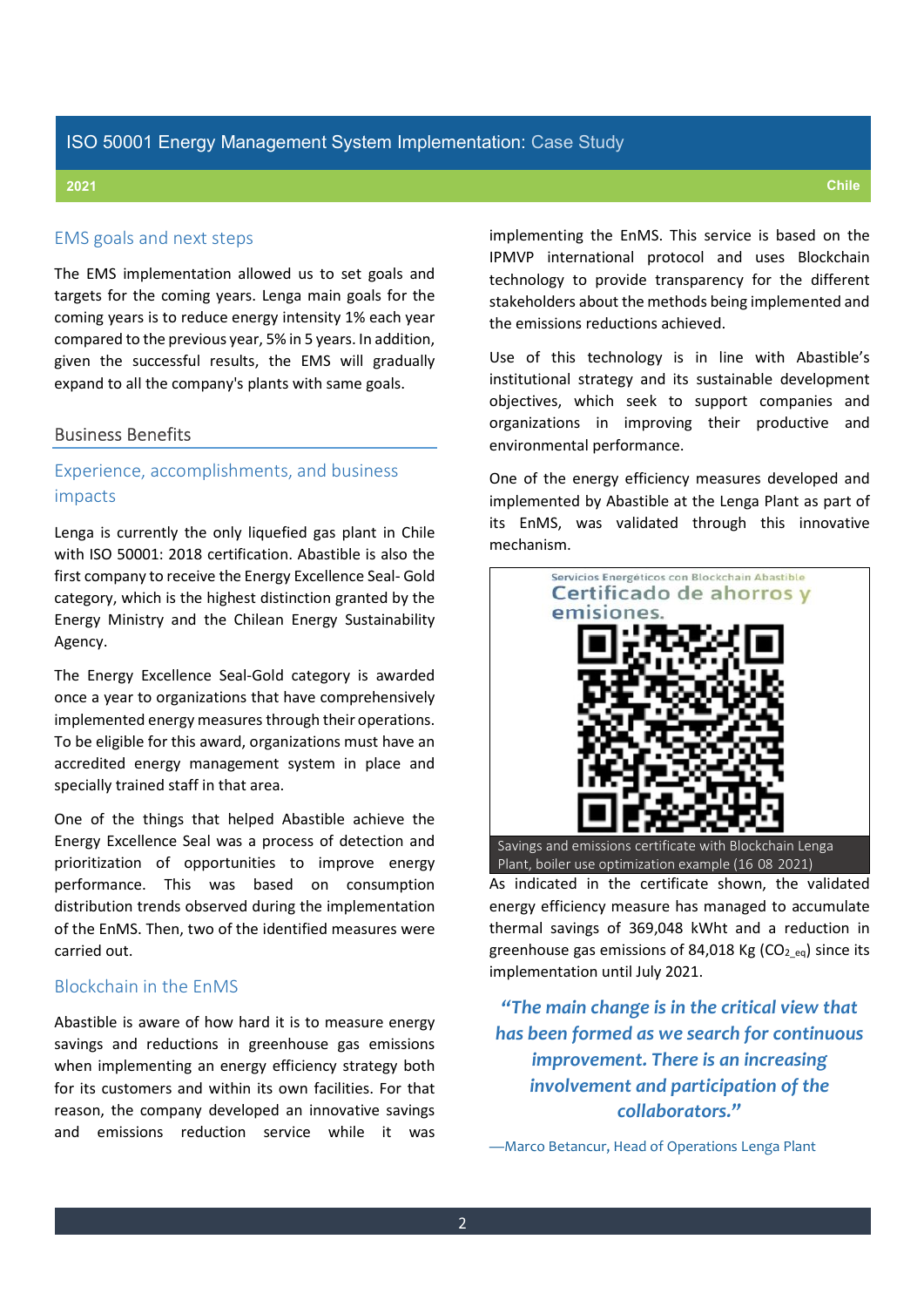### ISO 50001 Energy Management System Implementation: Case Study

### Improvements achieved in energy performance

 During the implementation of the EnMS at the Lenga Plant in 2019, we set ourselves the goal of achieving a 1% reduction in energy consumption over the following year. We satisfactorily exceeded that goal, improving the plant´s energy performance by 1.32% during 2020.

 Abastible based its energy performance improvement calculations on the Lenga Plant´s monthly consumption and production monitoring data. So, the year 2019 was taken as the energy baseline and 2020 as the reporting period.

 Using the Excel data analysis tool, we drew a linear regression of the energy production and consumption monthly values and verified the validity of the model with the help of the statistical parameters of the regression. With the resulting equation, we forecasted energy consumption for the year 2020.

| Model<br>variable             | kWh per<br>unit | Probability | R <sub>2</sub> | <b>Critical F-</b><br>Value |
|-------------------------------|-----------------|-------------|----------------|-----------------------------|
| Global<br>production<br>(ton) | 16.68           | 1.30E-11    | 0.99           | 7.27F-11                    |

 We then determined our target energy performance improvement by comparing the actual energy consumption value with the model value for 2020, as indicated in the following equation:



 The details of the values used, are presented in the table below:

|             | 2020 Modeled | 2020 Actual |
|-------------|--------------|-------------|
| Energy [GJ] | 6783         | 6694        |

 This resulted in an energy performance improvement of 1.32% at the Lenga Plant during 2020.

#### Other benefits

 In addition to all the energy benefits realized, the implementation of the EnMS at the Lenga Plant has helped to reinforce the operational management methodology, improvement opportunities by all the people who work at Abastible, It has also focused the company on autonomous maintenance and given operators the information and authority needed to address and solve problems as soon as they are detected. leading to the identification of

 For employees, this initiative has introduced a new challenge to their daily routine, requiring an improvement in the way they do things but, at the same time, giving them a useful tool to operate efficiently.



 The implementation of the EnMS has significantly increased the level of energy culture within the Plant, leading to greater synergies and better communication between the different areas (maintenance, operations, innovation, production, engineering, and projects). This has enabled more fluid development of projects and a much broader organizational impact.

### Cost of implementing EnMS

 A summary of the main costs associated to the development, implementation and maintenance of the energy management system is shown in the table below, detailing the internal and external time required for different stages of the process, installed equipment, audit costs, technical assistance among others.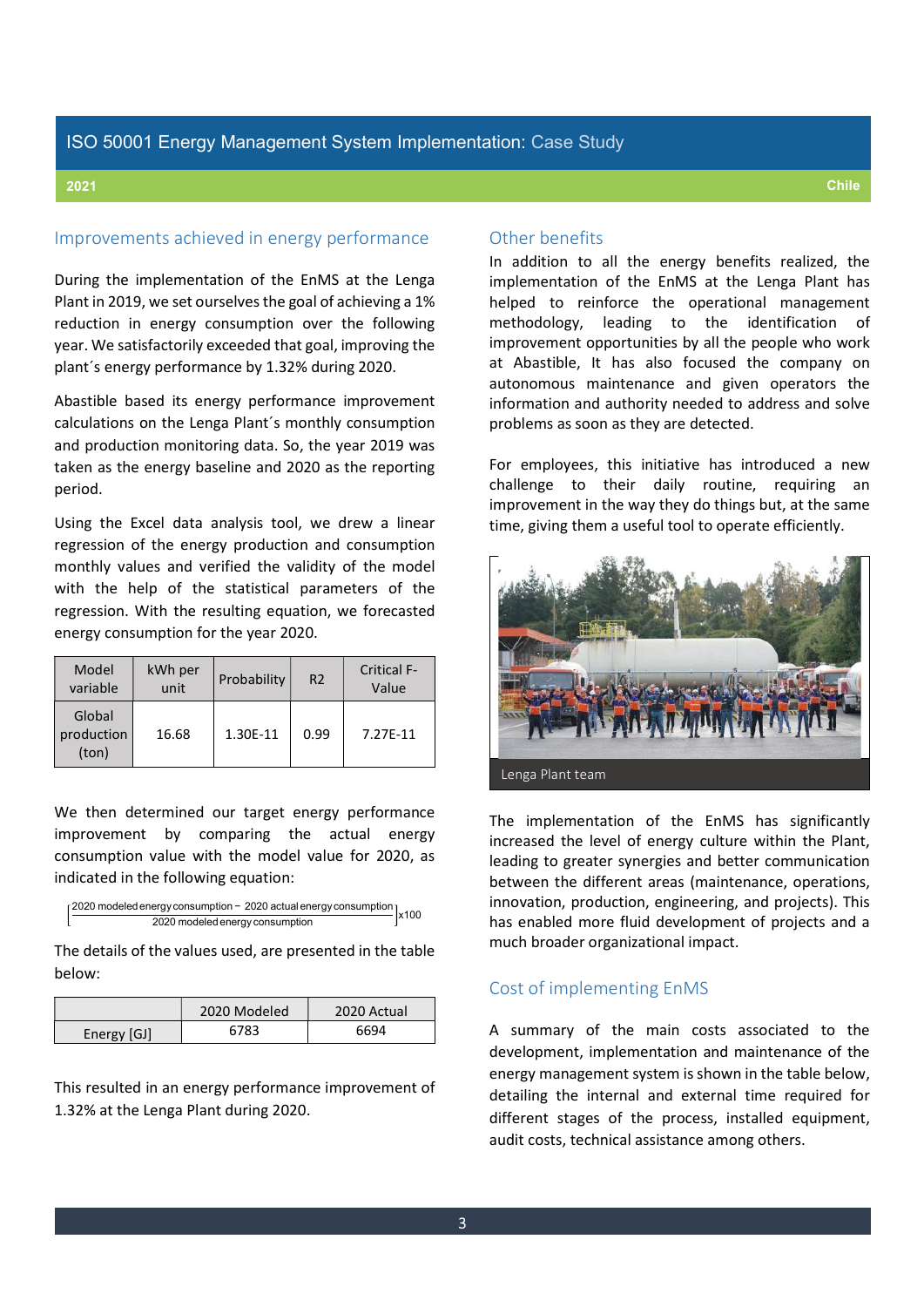## ISO 50001 Energy Management System Implementation: Case Study

#### 2021

| Cost to implement                            | Cost to<br>implement<br>(\$USD) |
|----------------------------------------------|---------------------------------|
| Internal Staff time to develop and           | \$3,729                         |
| implement the EnMS (aprox.)                  |                                 |
| Internal staff time to prepare for external  | \$621                           |
| audit                                        |                                 |
| Additional monitoring and metering           | \$0                             |
| equipment installed to meet EnMS             |                                 |
| requirements                                 |                                 |
| Third party audit costs                      | \$7,069                         |
| Technical assistance (e.g. hired consultants | \$18,178                        |
| to assist with EnMS implementation)          |                                 |
| Other (e.g. internal communications)         | \$1,436                         |
| Total                                        | \$31,033                        |

The Third-party audit costs and the technical assistance were cost paid to externals. Internal Staff cost is an estimated value.

#### Savings from the EnMS

The savings from the EnMS were due to operational changes, there were no savings related to projects with capital investment. Therefore, 100% of the overall cost savings was due to operational savings.

#### Plan

#### Top Management

Abastible is a company that is leading the transition towards cleaner energy sources in the country. Because of this, it is essential to adopt the best international practices in energy efficiency which we can then pass on to our customers. In that regard, implementing an EnMS was a natural step for us, as the benefits were evident, and it aligned with the company's strategy and with the country´s future regulatory framework on energy efficiency.

The idea of implementing the EnMS arose from the management areas of Development, Innovation and Projects and was executed jointly with Operations Management as part of the organizational strategy for sustainable development

When the decision was made to start with the pilot plan at the Lenga Plant, the objective was to continue working to expand this management system to the rest of the company.

### Energy Planning

Energy use and energy consumption data were collected at the Lenga Plant, considering all energy sources and energy consuming processes. An account was made of all the energy consuming equipment, including their power and hours of use. Billing information was collected for the different energy sources and a consumption analysis was conducted.

The distribution of energy consumption was analyzed by area and by system, thus determining the equipment and/or processes that make significant use of energy (SEU).

We identified that the systems with the highest electrical demand in the Lenga Plant were: the cylinder filling carousel (23%), the pump room (22%) and the air network (21%) respectively; while the systems with the highest demand for LPG were the cylinder sealing systems (61%) and HVAC (26%).



 The processes with the highest energy consumption and /or with the greatest potential for improvement were defined as those that would be prioritized for focusing available resources.

 The people that affect or may affect the significant energy uses (SEU) and the relevant variables for each SEU were determined, after which it was possible to perform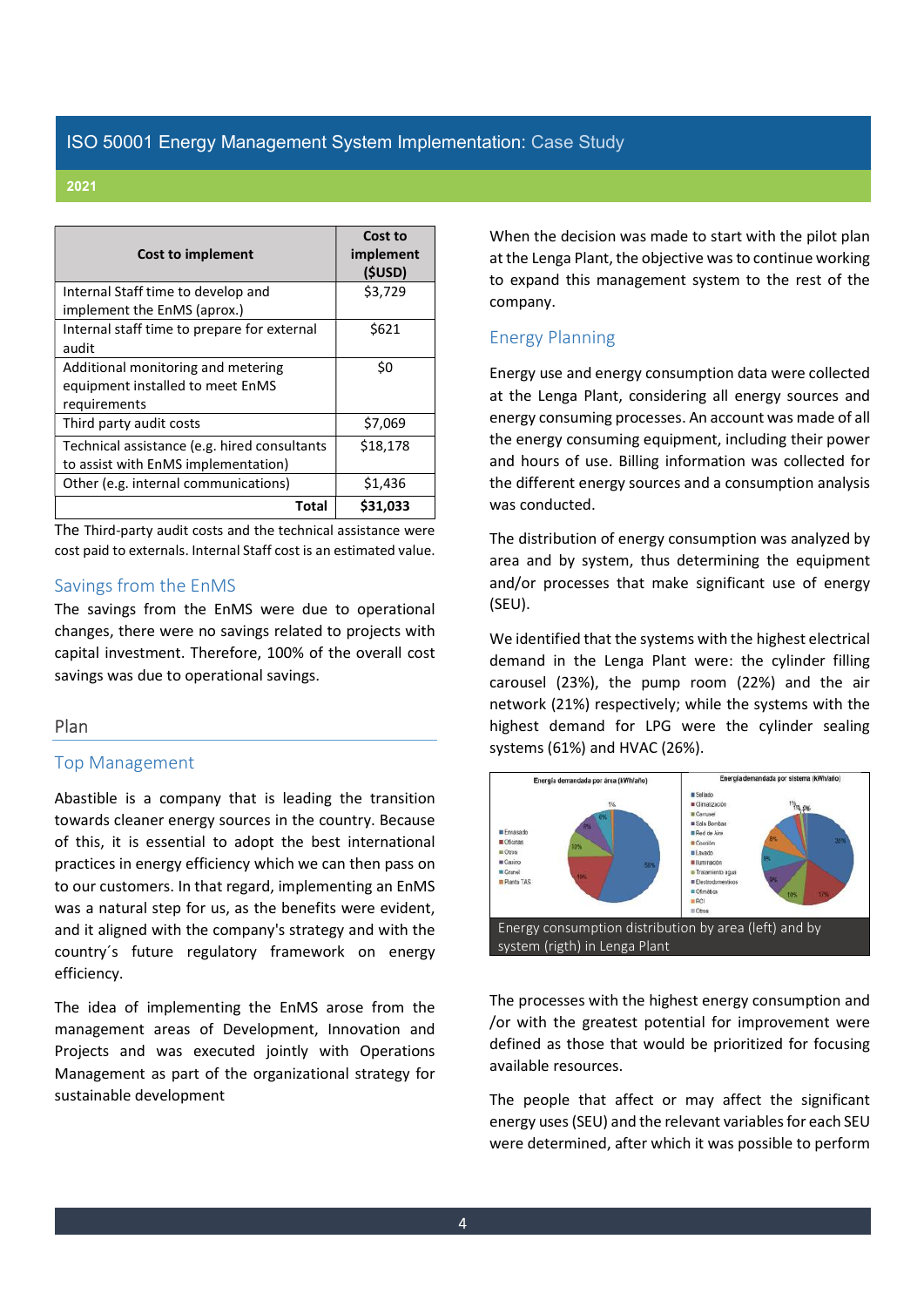correlation and linear regression analyses with the energy consumption data, verifying in each case the statistical parameters that validate the model.

#### Do, Check, Act

 First activities were related to the development of an energy policy, creation of a management team, collection and analysis of data to determine energy use and consumption.

 The energy policy is the document that formally expresses the organizational commitment to continuous improvement of energy performance, therefore the importance of its establishment and communication inside the company at the beginning of the EnMS implementation.

 Simultaneously, a context analysis was carried out considering the basic pillars of Abastible's organizational strategy, the main stakeholders and risks, and the opportunities detected.

 Key people from the different areas were identified in accordance with the ISO 50001:2018 requirements. Meetings were held to detect existing gaps for each process. With this information, an energy management team was formed to ensure suitable distribution of roles and responsibilities among team members and to promote continuous improvement of the EnMS.

 The scope of the energy management system implemented are the processes carried out at the Lenga Plant. However, many of the EnMS-related processes, such as communication, design, and others, take place at Abastible´s main headquarters or other facilities, so the initial gap analysis was of vital importance. During the gap analysis r with the people in charge of each process, the best way to address the changes was determined, always keeping in mind the objective of gradually replicating the process for the other plants.

 Through the analysis of the energy consumption and relevant variables, which in the case of the Lenga Plant were production and HDD, we were able to determine  seven energy performance indicators that allow monthly monitoring of the plant´s energy performance. Each of the indicators is compared with an energy baseline and if significant deviations are detected, action plans are drawn up.

Cylinder filling carousel, Lenga Plant

 During the energy review, a survey and prioritization of energy improvement opportunities was also carried out, considering factors such as the investment cost, the estimated energy savings during the planned useful life, the payback period, and the cultural impact.

 Based on the energy performance indicators and the opportunities for improvement detected, energy objectives and goals were established while the managers involved, provided the necessary resources to accomplish them.

 The goal for 2020 was an improvement of 1% in comparison to 2019, that goal was satisfactorily exceeded, improving the plant´s energy performance by 1.32% during 2020.

 The energy performance improvement calculations were based on monthly consumption and production monitoring data. A linear regression was made using the Excel data analysis tool and the values for 2020 were modeled using the forecasting technique as indicated within the Business Benefits secction.

 The action plans drawn up for each area during the gap analysis were adjusted according to the results obtained during the energy review and the communications and training plan for the EnMS was implemented. That not only involved the different members of the organization,